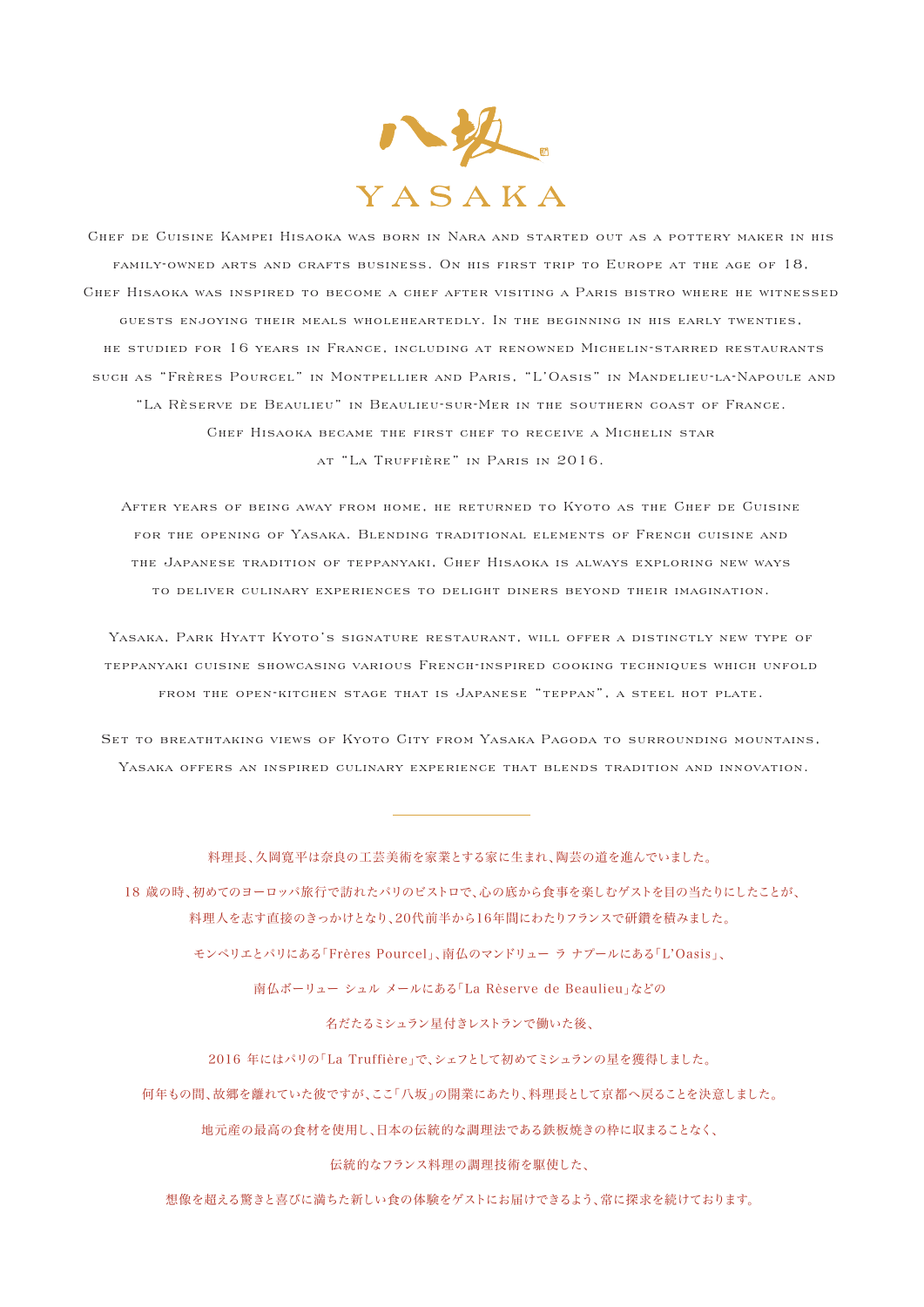# CHEF'S OMAKASE COURSE シェフのおまかせコース JPY 30,000~ (33,000~)

WHILE ENJOYING THE BREATHTAKING VIEWS OF KYOTO CITY TO THE PICTURESQUE YASAKA PAGODA AND THE SURROUNDING MOUNTAINS, ALLOW US TO TAILOR YOUR MENU WITH THE FRESHEST INGREDIENTS EACH SEASON HAS TO OFFER.

WITH THE AIM TO FURTHER ENHANCE YOUR DINING EXPERIENCE, please let us know your preferences, budget or any dietary restrictions you may have. A MINIMUM OF AT LEAST 3 DAYS ADVANCE BOOKING IS REQUIRED TO ENJOY THIS MENU.

その日ごとの旬の食材をシェフが自ら厳選した、7品前後のシェフのお任せコースです。 八坂の塔をはじめとする京都市街の眺望を眼下に望みながら、大切な方との特別なディナーをごゆっくりご堪能ください。

アレルギーや、苦手な食材などございましたら、ご予約の際にご遠慮なくお申し付けください。 また、ご希望に応じてご予算などをお伺いの上、ご希望に沿ったお食事のご用意も可能ですのでお問い合わせください。 こちらのコースは完全予約制ですので、ご来店の3日前までにご予約ください。

> WINE PAIRING FROM OUR SOMMELIER ワインペアリング ソムリエセレクション JPY 15,000~ (16,500~)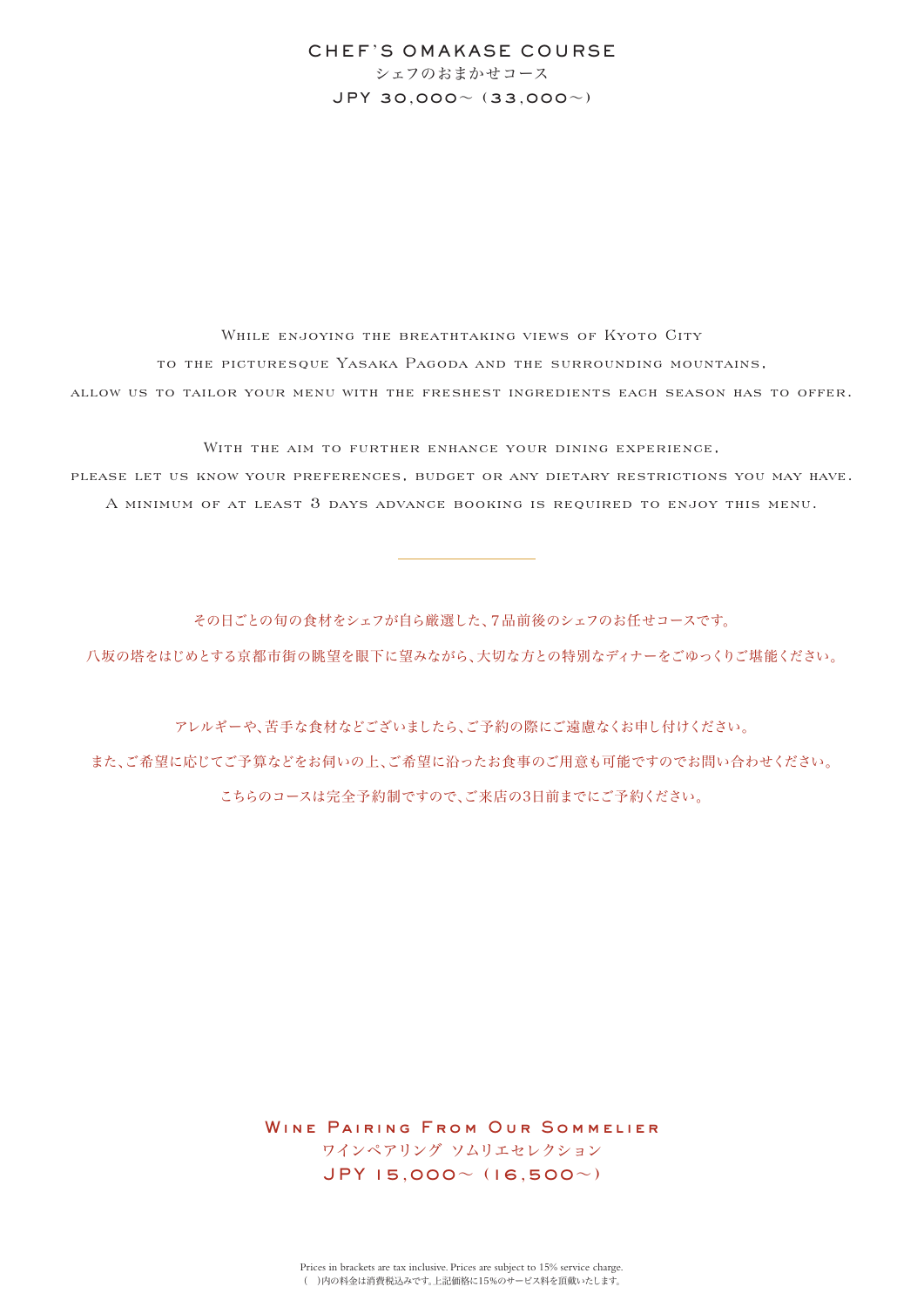# CHEF DEGUSTATION COURSE デギュスタシオンコース JPY 25,000 (27,500)

AMUSE BOUCHE

Ruinart Blanc de Blancs

Yasaka Pancake Sea Urchin and Shrimp,Caviar

KRUG GRANDE CUVÉE

Cuttlefish Squid and Green Asparagus GARLIC LEAF

Sancerre 2019, Henri Bourgeois

## SEASONAL CATCH FROM WAKAYAMA Bamboo Shoot and Burdock Duxelles

YAMADANISHIKI, DAIGINJO 2018 Noguchi Naohiko Sake institute

Japanese Wagyu(80g) Wasabi and Vanilla

 $\Omega$ 

Meat of The Day

Woodward Canyon Artist Series Cabernet Sauvignon 2018

> Sakura Shrimp "Ochazuke" Style

> > $\overline{OP}$

"Hervé Mons" Cheese Selection

Mille-feuille Strawberry, Pistachio アミューズブーシュ

リュイナール ブラン ド ブラン

八坂 パンケーキ 雲丹と海老、キャビア

クリュッグ グラン キュヴェ

紋甲烏賊とグリーンアスパラガス 葉大蒜のヌタ

サンセール 2019 アンリ ブルジョワ

和歌山漁港より季節の鮮魚 筍と牛蒡のデュクセル

山田錦 大吟醸 2018 農口尚彦研究所

国産和牛(80g) 山葵とヴァニラ

又は

本日のお肉料理

ウッドワードキャニオン アーティストシリーズ カベルネ ソーヴィニヨン2018

桜エビの出汁茶漬け

又は

エルヴェ・モンスのチーズ

ミルフィーユ 苺とピスタチオ

WINE PAIRING FROM OUR SOMMELIER ワインペアリング ソムリエセレクション JPY 15,000 (16,500)

Prices in brackets are tax inclusive. Prices are subject to 15% service charge. To greater ensure the quality of your dining experience, please let our associates know if you have any food allergies or restrictions. 。<br>( )内の料金は消費税込みです。上記価格に15%のサービス料を頂戴いたします。 食材にアレルギーのあるお客様、食事制限がおありのお客様はご注文の際に係りの者にお申し付けください。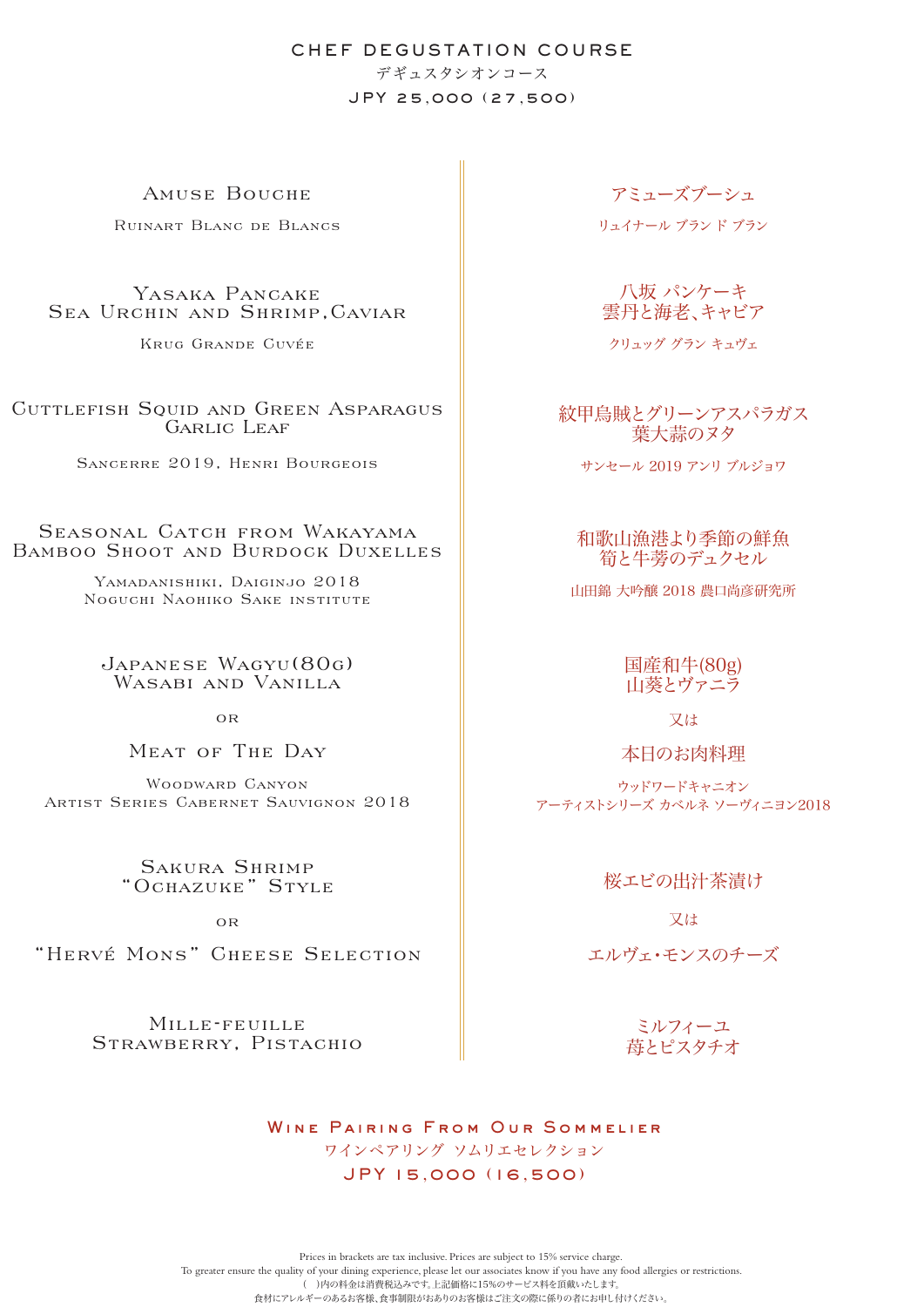# TRADITION COURSE トラディションコース JPY 20,000 (22,000)

## Amuse Bouche

Ruinart Blanc de Blancs

## Saikazaki Red Shrimp Pork Trotter and Kinome

Frankland Estate 2020 Riesling

SEASONAL CATCH FROM WAKAYAMA Peas a la Française

> Chassagne-Montrachet 2019 Château de la Maltroye

Japanese Wagyu(80g) WASABI AND VANILLA

 $\overline{OR}$ 

# Meat of The Day

Woodward Canyon Artist Series Cabernet Sauvignon 2018

> Sakura Shrimp "Ochazuke" Style

> > o r

"Hervé Mons" Cheese Selection

Mille-feuille Strawberry, Pistachio

# アミューズブーシュ

リュイナール ブラン ド ブラン

雑賀崎産足赤海老 豚足と木の芽

フランクランド エステート 2020 リースリング

## 和歌山漁港より季節の鮮魚 ウスイエンドウのフランセーズ

 シャサーニュ モンラッシェ 2019 シャトー ド ラ マルトロワ

## 国産和牛(80g) 山葵とヴァニラ

又は

本日のお肉料理

ウッドワードキャニオン アーティストシリーズ カベルネ ソーヴィニヨン2018

桜エビの出汁茶漬け

又は

エルヴェ・モンスのチーズ

ミルフィーユ 苺とピスタチオ

WINE PAIRING FROM OUR SOMMELIER ワインペアリング ソムリエセレクション JPY 13,000 (14,300)

Prices in brackets are tax inclusive. Prices are subject to 15% service charge. To greater ensure the quality of your dining experience, please let our associates know if you have any food allergies or restrictions. .<br>( )内の料金は消費税込みです。上記価格に15%のサービス料を頂戴いたします。 食材にアレルギーのあるお客様、食事制限がおありのお客様はご注文の際に係りの者にお申し付けください。